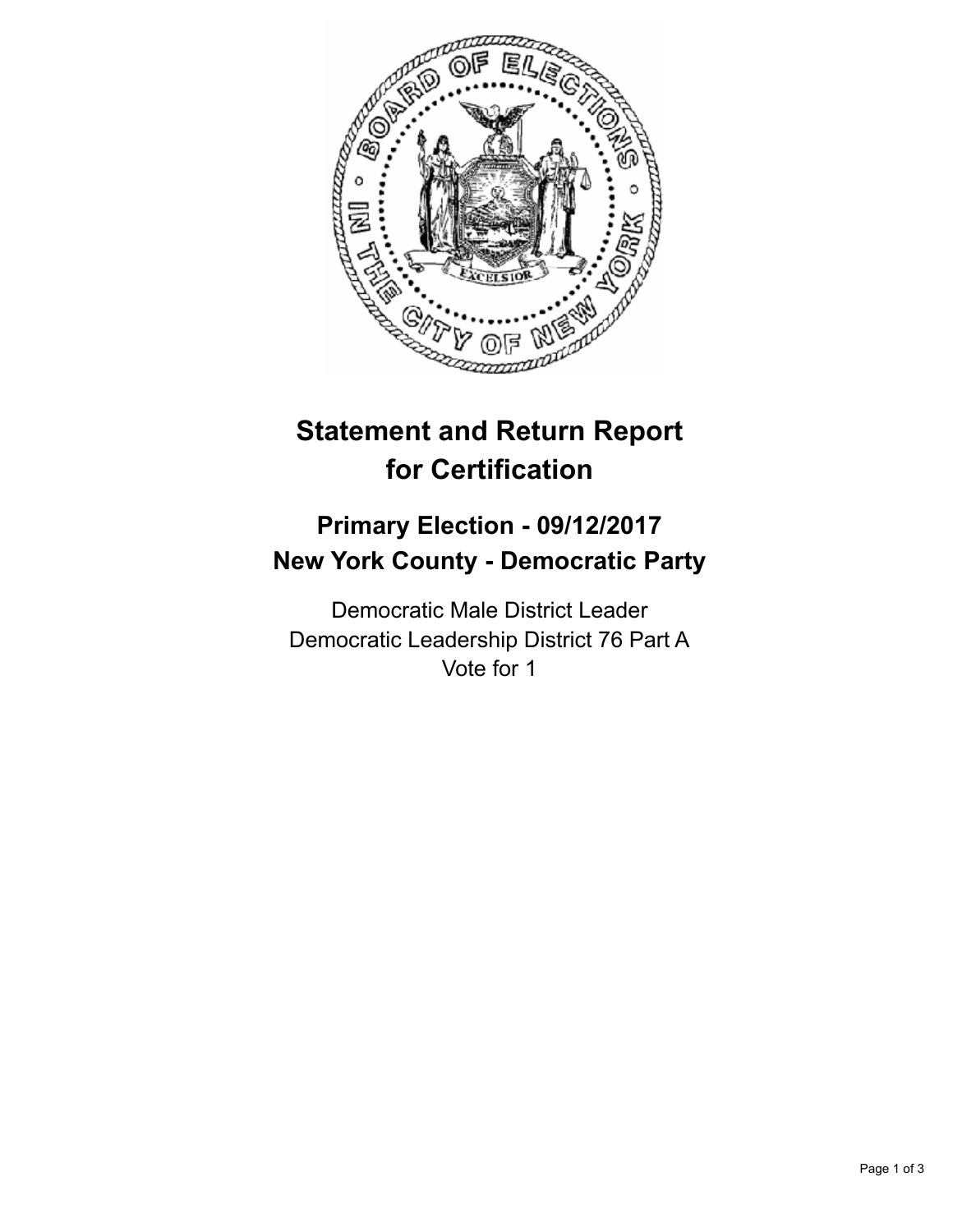

## **Assembly District 76**

| <b>PUBLIC COUNTER</b>                                    | 3,995          |
|----------------------------------------------------------|----------------|
| <b>MANUALLY COUNTED EMERGENCY</b>                        | 0              |
| ABSENTEE / MILITARY                                      | 148            |
| <b>AFFIDAVIT</b>                                         | 28             |
| <b>Total Ballots</b>                                     | 4,171          |
| Less - Inapplicable Federal/Special Presidential Ballots | 0              |
| <b>Total Applicable Ballots</b>                          | 4,171          |
| <b>JOHN HALEBIAN</b>                                     | 1,239          |
| <b>BENJAMIN D. WETZLER</b>                               | 1,967          |
| BARRY PURITZ (WRITE-IN)                                  |                |
| JOSHUA S. KRAVITZ (WRITE-IN)                             | $\overline{2}$ |
| ROBERT MOORE (WRITE-IN)                                  |                |
| UNCOUNTED WRITE-IN PER STATUTE (WRITE-IN)                |                |
| <b>Total Votes</b>                                       | 3,211          |
| Unrecorded                                               | 960            |